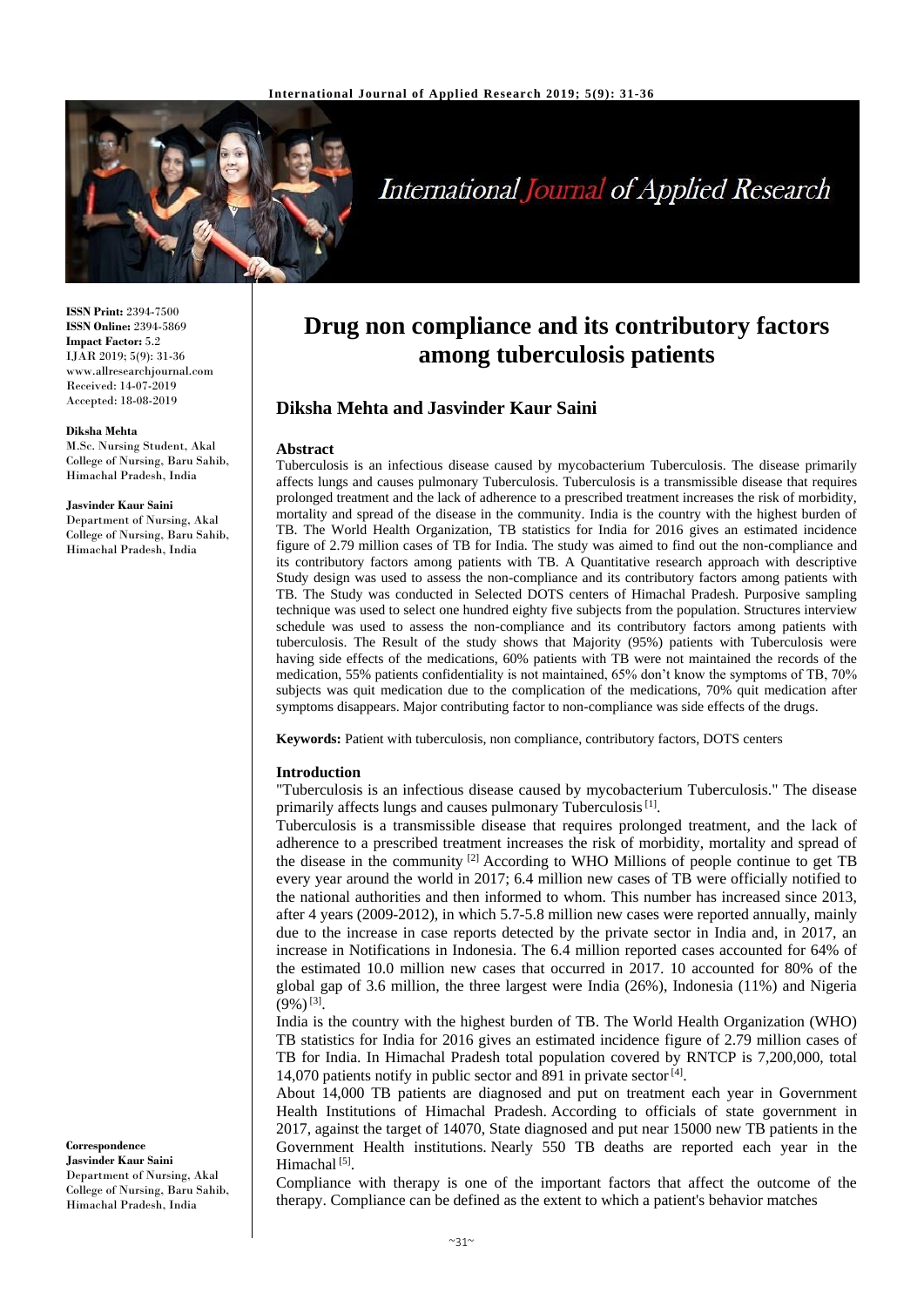medical advice. Non-compliance with self-administered multidrug TB treatment regimens is common and the most important cause of initial therapy failure and relapse. Noncompliance can also result in acquired resistance to medications. Non-compliance with treatment is defined when patients with Tuberculosis, 30 days after the start of treatment, missed the follow-up appointment and could not be contacted, by notification or home visit, or when the administration of the medication was interrupted for more 30 days Consecutive Non-compliance with selfadministered multidrug TB treatment is a frequent and most important cause of initial therapy failure and relapse. Noncompliance can also result in acquired resistance to medications, which requires a longer and more expensive therapy that is less likely to be successful than the treatment of Tuberculosis susceptible to medications<sup>[6]</sup>.

The National Tuberculosis Control Program Revised (RNTCP) is a government initiative to control Tuberculosis in the government of India. According to the national strategic plan 2012-2017, the program has the vision of achieving a "India free of TB" and its objective is to achieve universal access to TB control services. The program provides, through the government health system, several free diagnostic and treatment services for the quality and quality of Tuberculosis throughout the country. We seek to employ the person who recommended the TB control strategy, points (Direct observation treatment, short course), to the Indian scenario. Based on the results of a recent study, RNTCP has issued guidelines for states on the daily treatment of Tuberculosis. The daily regime will replace the alternate day regime (Three times per week) from January to February 2016 in the selected states. The daily regimen has been shown to be effective in reducing relapse rates and drug resistance<sup>[7]</sup>.

## **Objective**

- 1. To elicit the drug non-compliance and its contributory factors among patients with TB.
- 2. To find out the correlation between drug noncompliance and its contributory factors.

## **Material and Methods**

A Quantitative research approach with Descriptive Research design was used for the study to assess the non-compliance and its contributory factors among patients with TB. The study was conducted in Selected DOTS Centers. One Hundred Eighty five patients were purposively selected from the population. Structures interview schedule was used to assess the non-compliance and its contributory factors among patients with tuberculosis. Ethical committee and administrative permission was taken from the concerning authority. Informed consent was obtained from the study participants before commencement of the study.

## **Results**

|  |  | Table 1: Frequency (f) and Percentage (%) distribution of T.B Patients on the basis of socio-demographic N=185 |
|--|--|----------------------------------------------------------------------------------------------------------------|
|  |  |                                                                                                                |

| S. No          | <b>Sample characteristics</b> | $\overline{\textbf{F}}$ requency(f) | Percentage (%) |
|----------------|-------------------------------|-------------------------------------|----------------|
|                | Age                           |                                     |                |
|                | 18-33yr                       | 75                                  | 40.5           |
| $\mathbf{1}$   | 34-49yr                       | 34                                  | 18.5           |
|                | 50-64yr                       | 38                                  | 20.5           |
|                | 65-79yr                       | 38                                  | 20.5           |
|                | Religion                      |                                     |                |
| $\overline{2}$ | Hindu                         | 165                                 | 89.2           |
|                | Muslim                        | 16                                  | 8.6            |
|                | Christian                     | $\overline{4}$                      | 2.2            |
|                | Gender                        |                                     |                |
| 3              | Male                          | 123                                 | 66.5           |
|                | Female                        | 62                                  | 33.5           |
|                | <b>Type of family</b>         |                                     |                |
|                | Joint family                  | 68                                  | 36.8           |
| $\overline{4}$ | Nuclear family                | 113                                 | 61             |
|                | <b>Extended family</b>        | $\sqrt{2}$                          | 1.1            |
|                | Single                        | $\overline{2}$                      | 1.1            |
|                | Area of resistance            |                                     |                |
| 5              | Urban                         | $\overline{74}$                     | 40             |
|                | Rural                         | 82                                  | 44.3           |
|                | Semi urban                    | 29                                  | 15.7           |
|                | <b>Education level</b>        |                                     |                |
|                | No formal education           | 17                                  | 9.3            |
| 6              | Secondary                     | 27                                  | 14.6           |
|                | Higher secondary              | $\overline{63}$                     | 33.5           |
|                | Graduate or above             | $\overline{51}$                     | 27.6           |
|                | <b>Occupational status</b>    |                                     |                |
|                | Farmer                        | 148                                 | 80             |
| $\overline{7}$ | <b>Business</b>               | 23                                  | 12.4           |
|                | Private job                   | 12                                  | 5.9            |
|                | Govt job                      | $\overline{3}$                      | 1.6            |
|                | <b>Family income</b>          |                                     |                |
| 8              | Below 5000                    | 94                                  | 50.8           |
|                | 5001-15000                    | 54                                  | 29.2           |
|                | 15001-25000                   | 23                                  | 12.4           |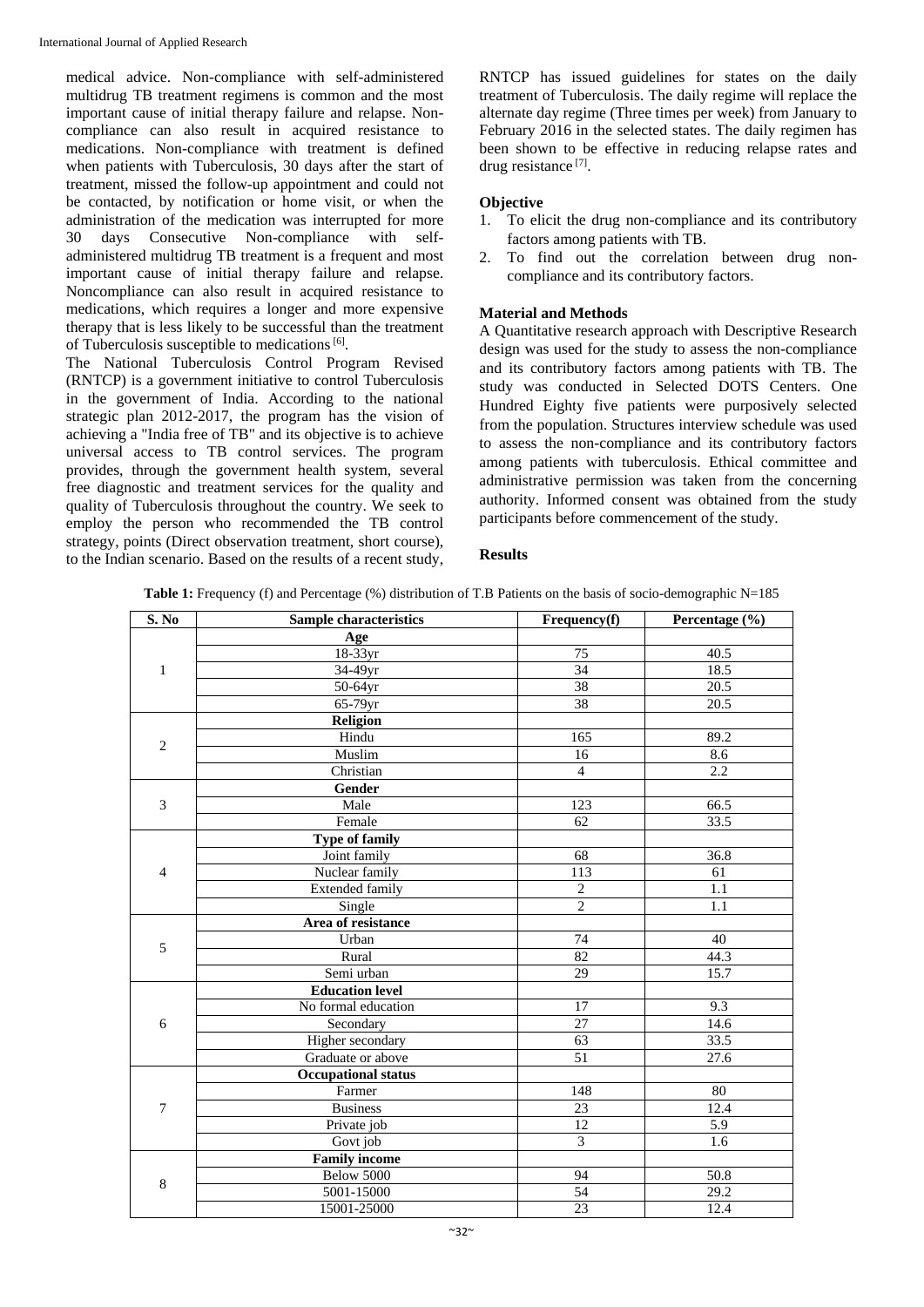|      | Above 25000                          | 14             | 7.4  |
|------|--------------------------------------|----------------|------|
|      | <b>Marital status</b>                |                |      |
| 9    | Married                              | 148            | 80   |
|      | Unmarried                            | 23             | 12.4 |
|      | Widow                                | 12             | 5.9  |
|      | divorcees                            | $\overline{3}$ | 1.6  |
|      | Substance abuse                      |                |      |
| 10   | Yes                                  | 112            | 60.5 |
|      | No                                   | 73             | 39.5 |
|      | Quit substance abuse after treatment |                |      |
| 10.1 | Yes                                  | 54             | 70.8 |
|      | N <sub>o</sub>                       | 19             | 29.2 |
|      | Family history of TB                 |                |      |
| 11   | Yes                                  | 25             | 13.5 |
|      | N <sub>o</sub>                       | 160            | 86.5 |
|      | <b>Source of information</b>         |                |      |
|      | Health care worker                   | 123            | 66.5 |
| 12   | TV                                   | 52             | 28.1 |
|      | <b>News</b>                          | $\overline{4}$ | 2.2  |
|      | Posters                              | $\overline{6}$ | 3.2  |
|      | <b>Type of TB case</b>               |                |      |
| 13   | <b>New</b>                           | 140            | 75.7 |
|      | Relapse                              | 16             | 8.6  |
|      | Treatment failure                    | 29             | 15.7 |
|      | <b>Patient HIV status</b>            |                |      |
| 14   | Positive                             | 6              | 3.2  |
|      | Negative                             | 133            | 71.9 |
|      | unknown                              | 46             | 24.9 |
|      | <b>Type of Drug regimen</b>          |                |      |
| 15   | I                                    | 128            | 69.2 |
|      | $\overline{\mathbb{I}}$              | 57             | 30.8 |

Table 1: depicts that Majority (40.5%) of the subjects were in the age group of 18-33year, Majority (89.2%) of subjects were Hindu, Majority (66.5%) of the subjects were male, Majority (61%) of the subjects belongs to nuclear family, Majority (44.3%) of the subjects were from rural area, Majority (33.5%) of the subjects education level is higher secondary, Majority (80%) of the subjects were farmer, Majority (50.8%) of the subjects income were below 5000, Majority (80%) of the subjects were married, Majority (60.5%) of the subjects were substance abuser, Majority (70.8%) of subjects quit substance abuse after treatment, Majority (86.5 %) of the subjects having no family history of TB, Majority (66.5%) of subjects were getting information from health care worker, Majority (75.7%) of the subjects were new TB case, Majority (71.9%) of the subjects were HIV negative and Majority (69.2% ) of the subjects were on type I Drug regimen.

**Table 2:** Frequency (f) and percentage (%) distribution of non-compliance to TB treatment N=185

| S. No          | Sample characteristics                        | Frequency(f)   | Percentage (%) |
|----------------|-----------------------------------------------|----------------|----------------|
|                | Last date of drug collection                  |                |                |
| 1              | Yes                                           | 113            | 61.2           |
|                | No                                            | 72             | 38.9           |
|                | No of tablets collected                       |                |                |
| $\overline{2}$ | $1-20$                                        | 81             | 43.8           |
|                | $21-60$                                       | 100            | 54.1           |
|                | 61-90                                         | 4              | 2.2            |
|                | No of remaining tablets                       |                |                |
| 3              | Yes                                           | 69             | 37.3           |
|                | N <sub>o</sub>                                | 116            | 62.7           |
|                | Taking drug on time                           |                |                |
| $\overline{4}$ | Yes                                           | 140            | 75.7           |
|                | N <sub>0</sub>                                | 45             | 24.3           |
|                | <b>Ever missed drug</b>                       |                |                |
| 5              | Yes                                           | 22             | 11.9           |
|                |                                               |                |                |
|                | N <sub>o</sub>                                | 163            | 88.1           |
|                | No of days missed taking drugs in last 7 days |                |                |
|                | None                                          | 166            | 89.7           |
| 6              | $1-2$ days                                    | 16             | 8.6            |
|                | 3-4days                                       | 1              | 0.5            |
|                | 5-7 days                                      | $\overline{2}$ | 1.1            |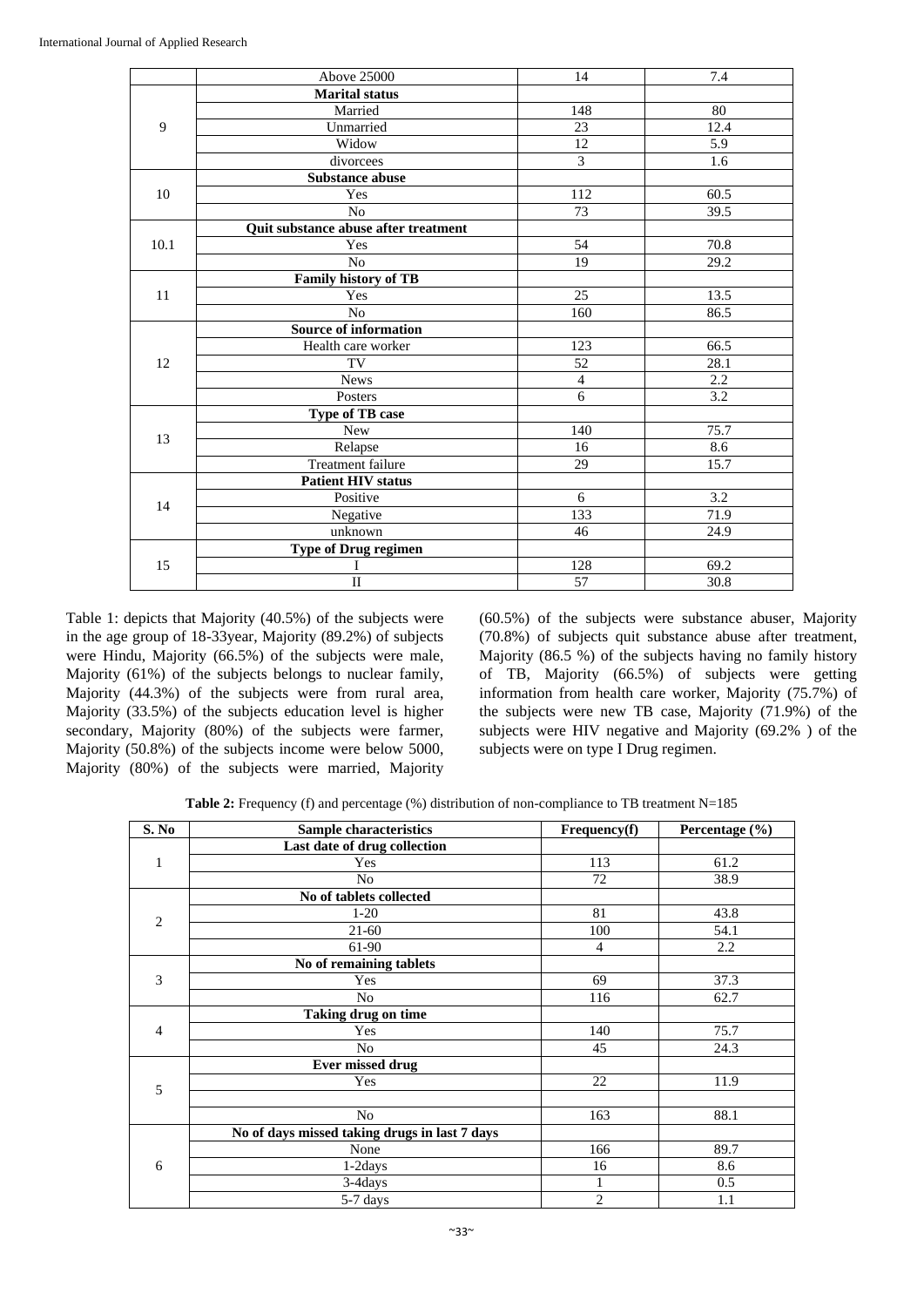| No of tablets missed in last four weeks |      |      |
|-----------------------------------------|------|------|
| None                                    | l 6. | 2Q G |
| $1-10$ davs                             |      |      |
| 1-20 davs                               |      |      |

Table 2: Showed that majority 61.2% of the Subjects were known the last date of drug collection. Majority 54.1% of the Subjects collected 21-60 tablets, Majoritys 62.7% Subjects were not known the remaining tablets, Majority 75.7% of the Subjects were taking drug on time, Majority

88.1%of the subjects were not ever missed the drug, Majority 89.7% of the subjects were not known the missed drugs in last 7 days, Majority 89.2% of the Subjects were not known the tablets missed in last four weeks.

**Table 3:** Frequency (f) and Percentage (%) distribution of contributory factors. (Client related factors)  $N=20$ 

| S. No          | <b>Sample characteristics</b>             | Frequency(f)   | Percentage (%)  |
|----------------|-------------------------------------------|----------------|-----------------|
|                | Side effect                               |                |                 |
| $\mathbf{1}$   | Yes                                       | 19             | 95              |
|                | No                                        | $\mathbf{1}$   | 5               |
|                | TB diagnostic method                      |                |                 |
| $\overline{2}$ | Yes                                       | 11             | 55              |
|                | N <sub>o</sub>                            | 9              | 45              |
|                | TB can cured if TB treatment taken daily  |                |                 |
| 3              | Yes                                       | 8              | 40              |
|                | No                                        | 12             | 60              |
|                |                                           |                |                 |
|                | <b>Record of Medication</b>               |                |                 |
| $\overline{4}$ | Yes                                       | $\,8\,$        | 40.3            |
|                | N <sub>0</sub>                            | 12             | 60.5            |
|                | Confidentiality                           |                |                 |
| 5              | Yes                                       | 9              | 45              |
|                | N <sub>o</sub>                            | 11             | 55              |
|                | <b>Symptoms of TB</b>                     |                |                 |
| 6              | Coughing with bleeding                    | 13             | 65              |
|                | All of above                              | $\overline{7}$ | 35              |
|                | If not completed the treatment            |                |                 |
| 7              | TB disease will not be cured              | 3              | 15              |
|                | Nothing will happen                       | $\,8\,$        | 40              |
|                | Will re infect                            | 9              | 45              |
|                | <b>Benefit by DOTS</b>                    |                |                 |
| $\,$ 8 $\,$    | DOTS completely cure TB disease           | $\overline{2}$ | 10              |
|                | DOTS prevent cough and chest pain         | 18             | 90              |
|                | Best method to prevent transmission of TB |                |                 |
| 9              | Cover the mouth and nose when sneezing    | 10             | 50              |
|                | Not eat together                          | 9              | $\overline{45}$ |
|                | Not sleep together                        | 1              | 5               |

Table 3: depicts that Majority 95% of the Subjects were known the side effects of the medications, Majority 55 % of the subjects were known the TB diagnostic method, Majority 60 % of the subjects were not known TB can cured if TB treatment taken daily, Majority 60.5% of the subjects were not maintain record of medication, Majority 65% of the subjects were not maintain confidentiality, Majority 65%

of the subjects were known the TB symptoms like Coughing with bleeding, Majority 45% of subjects were Known it will be re infect if not completed the TB Treatment, Majority 90% of subjects were known the benefit by DOTS, it prevent cough and chest pain, Majority 50% of the subjects were known the best method to prevent transmission of TB, like Cover the mouth and nose when sneezing.

**Table 4:** Frequency (f) and Percentage (%) distribution of contributory factors (Health system related factors) N=20

| S. No                         | <b>Sample characteristics</b>    | <b>Frequency</b> (f) | Percentage $(\% )$ |
|-------------------------------|----------------------------------|----------------------|--------------------|
|                               | <b>Health worker attitude</b>    |                      |                    |
|                               | Friendly                         | 13                   | 65                 |
|                               | Rude                             | ⇁                    | 35                 |
|                               | <b>Travelling time</b>           |                      |                    |
| $\mathfrak{D}_{\mathfrak{p}}$ | Less than 30 minutes             | 18                   | 90                 |
|                               | 30 minutes or more               | $\mathfrak{D}$       | 10                 |
|                               | Meet health staff in every visit |                      |                    |
| 3                             | Yes                              | 14                   | 70                 |
|                               | N <sub>0</sub>                   | 6                    | 30                 |
|                               | <b>Health education</b>          |                      |                    |
| 4                             | Yes                              | 12                   | 60                 |
|                               | No                               | 8                    | 40                 |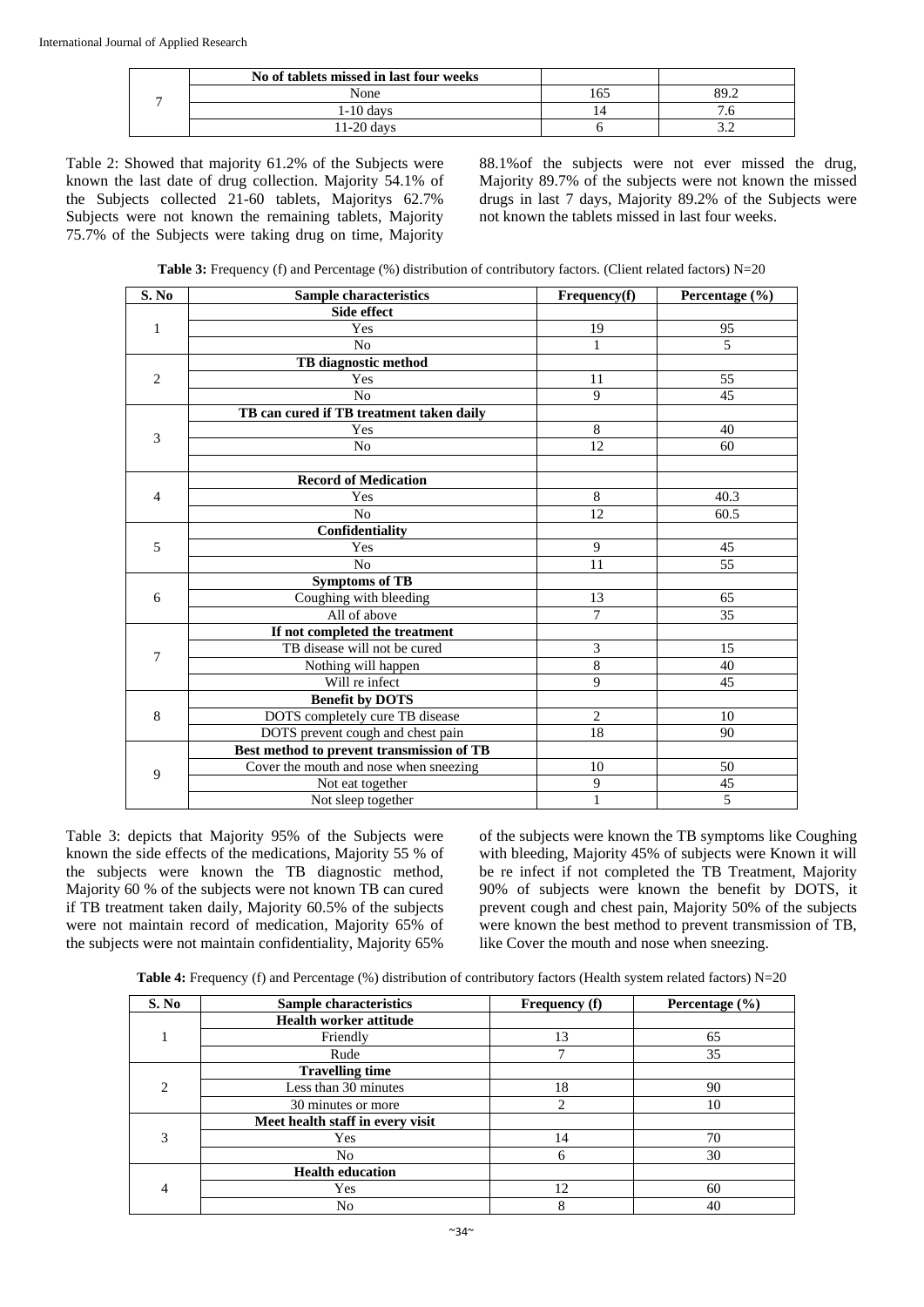|              | Get drugs in each visit  |    |    |
|--------------|--------------------------|----|----|
|              | Yes                      | 17 | 85 |
|              | N <sub>0</sub>           | 3  | 15 |
|              | <b>Waiting time</b>      |    |    |
| 6            | Less than 30 minutes     | 14 | 70 |
|              | 30 minutes to 1hr        | 6  | 30 |
|              | Cost of travel           |    |    |
| $\mathbf{r}$ | Nil                      | 14 | 70 |
|              | $1-10$ rupees            | 5  | 25 |
|              | 11-20rupees              |    | 5  |
| 8            | Availability of medicine |    |    |
|              | Always available         | 14 | 70 |
|              | Sometime not available   | 6  | 30 |

Table 4: depict that Majority 65% of subjects were friendly attitude with health workers, Majority 90% of subjects were travel less than 30 minutes, Majority 70% of subjects were met health staff in every visit, Majority 60% of subjects were known the health education regarding TB, Majority

85% of subjects were get drugs in each visit, Majority 70% of subjects were wait less than 30 minutes,

Majority 70% of subjects were spend Nil cost for travel, Majority 70% of subjects were always available for medicine.

**Table 5:** Frequency (f) and percentage (%) distribution of contributory factors. (Socio-cultural factors). N=20

| Sr. No                      | <b>Sample characteristics</b>            | <b>Frequency</b> (f) | Percentage $(\% )$ |
|-----------------------------|------------------------------------------|----------------------|--------------------|
|                             | <b>Taking complementary therapy</b>      |                      |                    |
|                             | Yes                                      | 8                    | 40                 |
|                             | No                                       | 6                    | 60                 |
|                             | <b>Relationship with society</b>         |                      |                    |
| $\mathcal{D}_{\mathcal{L}}$ | Good                                     | 14                   | 70                 |
|                             | Bad                                      | 6                    | 30                 |
|                             | Have you informed your significant other |                      |                    |
| 3                           | Yes                                      | 18                   | 90                 |
|                             | No                                       | 2                    | 10                 |
|                             | Social stigma                            |                      |                    |
| $\overline{4}$              | TB affect job                            |                      | 5                  |
|                             | Affect relationship with society         | 11                   | 55                 |
|                             | Affect relationship with family          |                      | 5                  |
|                             | None of above                            | ⇁                    | 35                 |

Table 5: depict that Majority 60% of subjects were not take complementary therapy, Majority 70% of subjects were having good relationship with society, Majority 90% of

subjects were informed their significant about TB, Majority 55% of subjects were having social stigma that TB affect relationship with society.

**Table 6:** Frequency (f) And Percentage (%) distribution of Contributory Factors (Health and Medicine Related Factors)

| Sr. No         | <b>Sample characteristics</b>             | Frequency(f)   | Percentage (%) |
|----------------|-------------------------------------------|----------------|----------------|
|                | <b>Exact reason of missing drugs</b>      |                |                |
|                | Travel cost is so expensive               | $\overline{c}$ | 10             |
| 1              | Bad behavior of health staff              |                | 5              |
|                | Due to the complication of TB drugs       | 14             | 70             |
|                | Feeling cured                             | 3              | 15             |
|                | <b>Duration of treatment</b>              |                |                |
| $\overline{c}$ | 6 months                                  | 16             | 80             |
|                | 12 months                                 | $\overline{c}$ | 10             |
|                | 24 month                                  | $\overline{c}$ | 10             |
|                | When will you stop your TB DOTS treatment |                |                |
|                | After symptoms disappeared                | 14             | 70             |
| 3              | When health worker declared cured/        |                | 5              |
|                | completed                                 | $\overline{2}$ | 10             |
|                | When feeling healthy                      | 3              | 15             |
|                | When some side effects appeared.          |                |                |
|                | Who collect drugs                         |                |                |
|                | Self                                      | 9              | 45             |
| 4              | Treatment supporter                       | 8              | 40             |
|                | Health care worker                        | 3              | 15             |
|                | How often are you collect drug            |                |                |
|                | Daily                                     | 3              | 15             |
| 5              | Once in week                              | 12             | 60             |
|                | In a month                                | 3              | 15             |